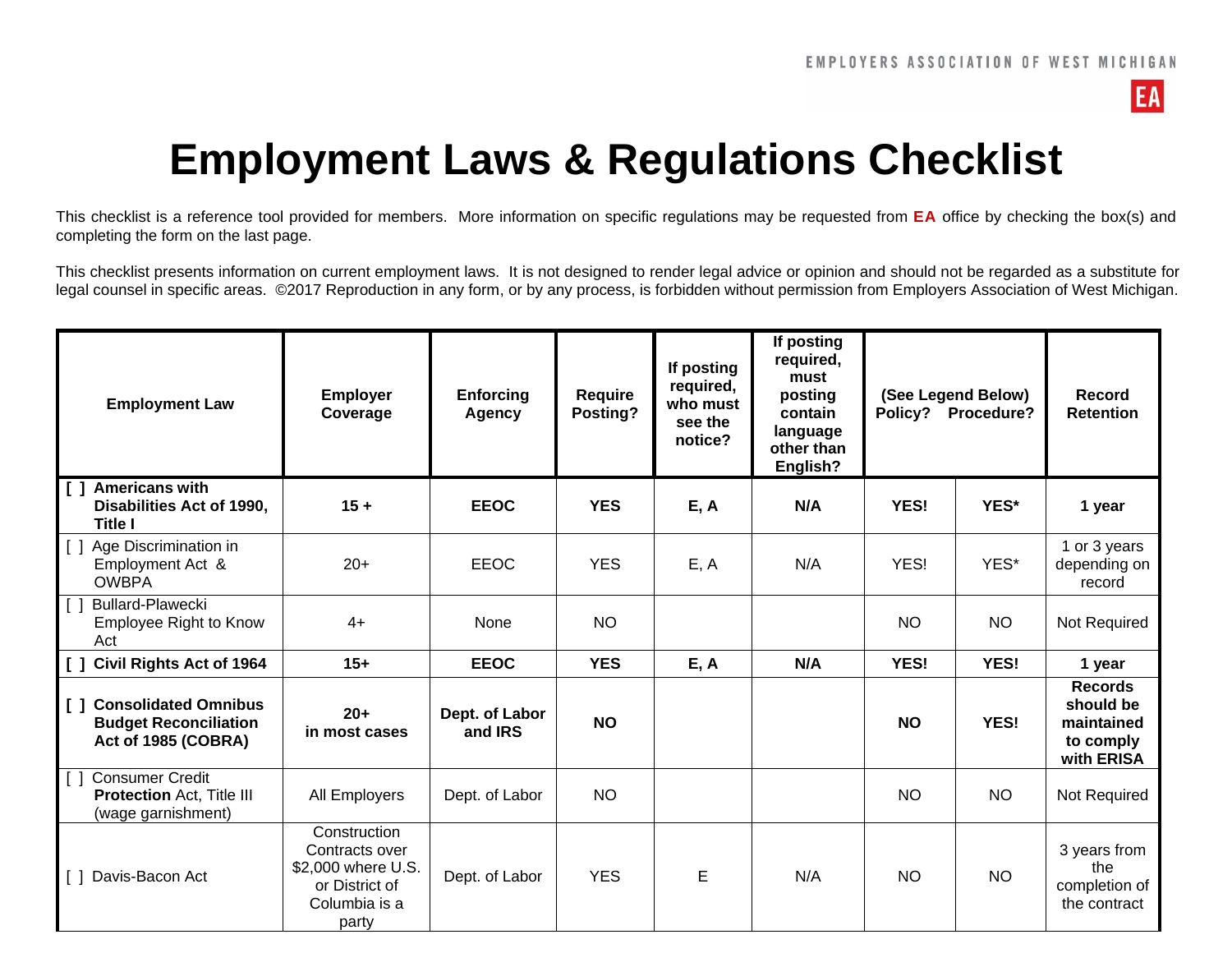| <b>Employment Law</b>                                                        | <b>Employer</b><br>Coverage                                         | <b>Enforcing</b><br><b>Agency</b>             | <b>Require</b><br>Posting?        | If posting<br>required,<br>who must<br>see the<br>notice? | If posting<br>required,<br>must<br>posting<br>contain<br>language<br>other than<br>English? |           | (See Legend Below)<br>Policy? Procedure? | Record<br><b>Retention</b>                                                    |
|------------------------------------------------------------------------------|---------------------------------------------------------------------|-----------------------------------------------|-----------------------------------|-----------------------------------------------------------|---------------------------------------------------------------------------------------------|-----------|------------------------------------------|-------------------------------------------------------------------------------|
| Department of<br><b>Transportation Drug</b><br><b>Testing Regulations</b>    | Varies by Industry                                                  | Dept. of<br>Transportation                    | <b>NO</b>                         |                                                           |                                                                                             | YES!      | YES!                                     | Required<br>time varies by<br>industry                                        |
| Drug-Free Workplace Act<br>HE 1.<br>of 1988                                  | Employers w/<br>Grants or w/<br>Federal contracts<br>over \$100,000 | Government<br>agency<br>providing<br>contract | <b>NO</b>                         |                                                           |                                                                                             | YES!      | YES!                                     | Not Required                                                                  |
| <b>Elliott-Larsen Civil Rights</b><br>$\blacksquare$<br>Act                  | Employers with<br>one or more<br>employees                          | <b>MDCR</b>                                   | <b>YES</b>                        | E, A                                                      | N/A                                                                                         | YES!      | YES!                                     | Not Required<br>(but limits on<br>gathering<br>arrest<br>records)             |
| Equal Pay Act of 1963<br>II.                                                 | <b>Employers Under</b><br><b>FLSA</b>                               | <b>EEOC</b>                                   | <b>YES</b>                        | E, A                                                      | N/A                                                                                         | <b>NO</b> | <b>NO</b>                                | FLSA period<br>and 2 years<br>for pay<br>differential<br>record               |
| Employee Polygraph<br>$\Box$<br>Protection Act of 1988                       | <b>Most Private</b><br>employers                                    | Dept. of Labor                                | <b>YES</b>                        | E, A                                                      | <b>NO</b>                                                                                   | <b>NO</b> | <b>NO</b>                                | 3 years if<br>Polygraph<br>requested                                          |
| <b>Employee Retirement</b><br>l [ ]<br><b>Income Security Act of</b><br>1974 | <b>Certain Benefit</b><br><b>Plans</b>                              | Dept. of Labor<br>and IRS                     | NO, but<br>disclosure<br>required |                                                           |                                                                                             | YES!      | YES!                                     | <b>Necessary</b><br>for 6 years<br>minimum,<br>but<br>recommend<br>indefinite |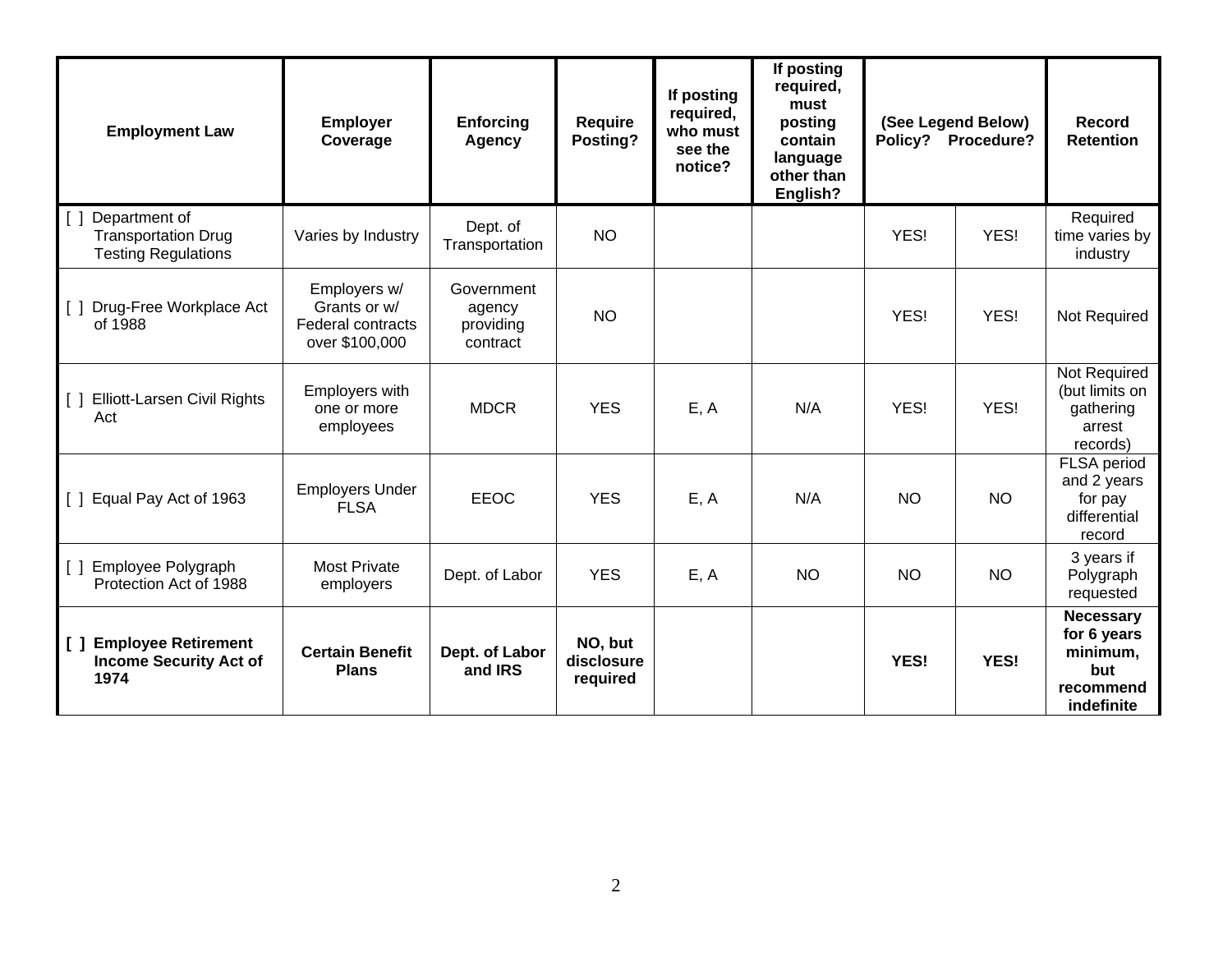| <b>Employment Law</b>                                         | <b>Employer</b><br>Coverage                                                                                                                          | Enforcing<br><b>Agency</b>                | Require<br>Posting? | If posting<br>required,<br>who must<br>see the<br>notice? | If posting<br>required,<br>must<br>posting<br>contain<br>language<br>other than<br>English?                                                                                   |           | (See Legend Below)<br>Policy? Procedure? | <b>Record</b><br><b>Retention</b>                 |
|---------------------------------------------------------------|------------------------------------------------------------------------------------------------------------------------------------------------------|-------------------------------------------|---------------------|-----------------------------------------------------------|-------------------------------------------------------------------------------------------------------------------------------------------------------------------------------|-----------|------------------------------------------|---------------------------------------------------|
| Executive Order 11246<br>$\Box$                               | Federal<br>Contractors & fed<br>assisted<br>construction<br>contractors &<br>subcontractors<br>who do over<br>\$10,000 or more<br>in gov't. business | Dept. of Labor                            | <b>YES</b>          | E, A                                                      | N/A                                                                                                                                                                           | YES!      | YES!                                     | 2 years (1<br>year for<br>smaller<br>contractors) |
| [ ] Fair Credit Reporting<br><b>Act of 1971</b>               | <b>Employers who</b><br>use credit<br>reports from<br>third parties                                                                                  | <b>Federal Trade</b><br><b>Commission</b> | <b>NO</b>           |                                                           |                                                                                                                                                                               | <b>NO</b> | YES*                                     | Not required                                      |
| [ ] Fair Labor Standards<br>Act (FLSA)                        | <b>Employers with</b><br>sales over<br>\$500,000 in<br><b>industries</b><br>affecting<br>commerce                                                    | Dept. of Labor                            | <b>YES</b>          | Е                                                         | <b>NO</b>                                                                                                                                                                     | YES*      | YES*                                     | 2 or 3 years<br>depending<br>on the<br>record     |
| <b>Family and Medical</b><br>$\mathbf{I}$<br>Leave Act (FMLA) | $50+$                                                                                                                                                | Dept. of Labor                            | <b>YES</b>          | E, A                                                      | YES,<br><b>WHERE A</b><br><b>SIGNIF-</b><br><b>ICANT</b><br><b>PORTION</b><br>OF THE<br><b>WORK-</b><br><b>FORCE IS</b><br><b>NOT</b><br><b>LITERATE</b><br><b>IN ENGLISH</b> | YES!      | <b>YES!</b>                              | 3 years                                           |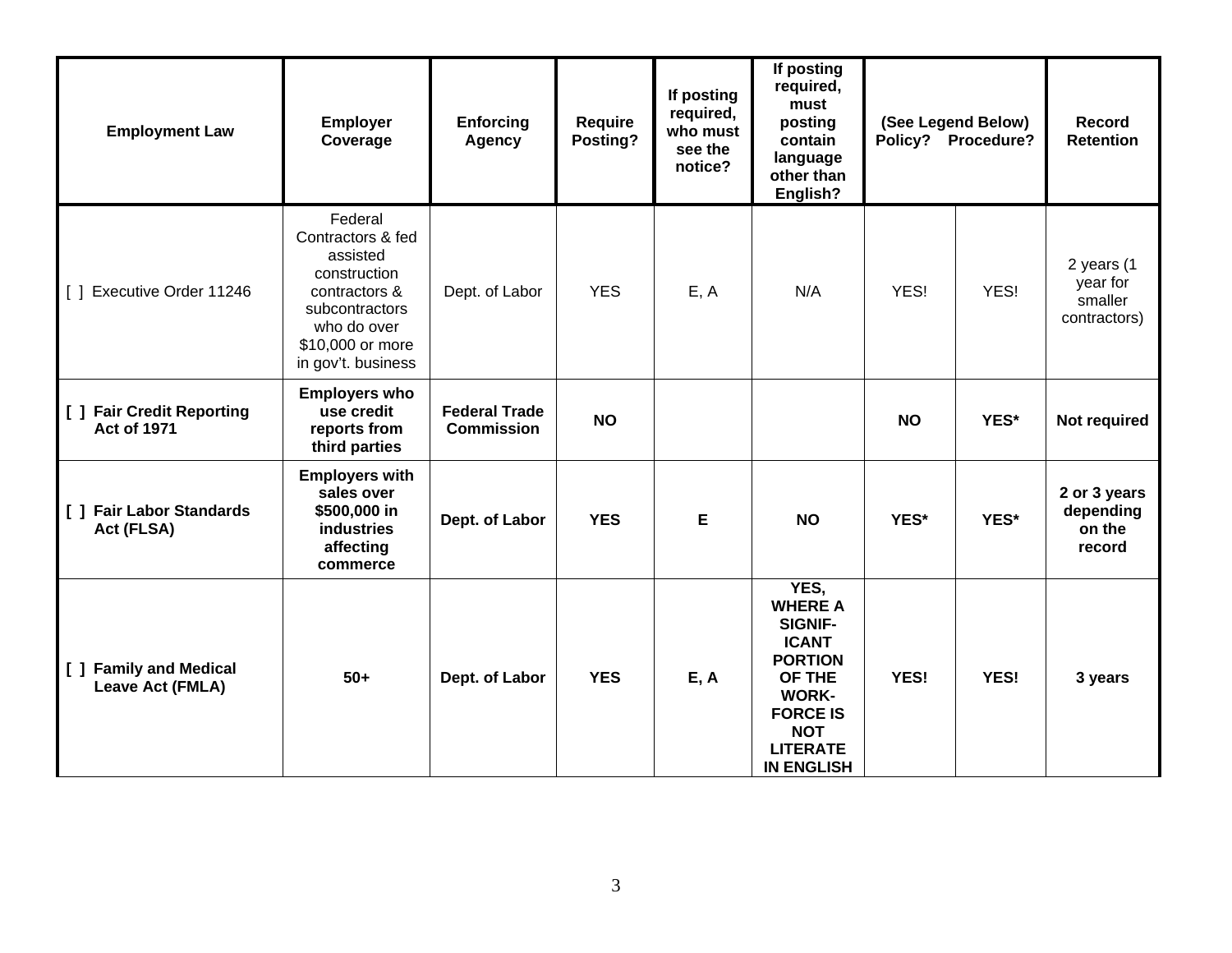| <b>Employment Law</b>                                                                                       | <b>Employer</b><br>Coverage                                                                           | <b>Enforcing</b><br>Agency                                                          | Require<br>Posting? | If posting<br>required,<br>who must<br>see the<br>notice? | If posting<br>required,<br>must<br>posting<br>contain<br>language<br>other than<br>English? |           | (See Legend Below)<br>Policy? Procedure? | Record<br><b>Retention</b>                                                           |
|-------------------------------------------------------------------------------------------------------------|-------------------------------------------------------------------------------------------------------|-------------------------------------------------------------------------------------|---------------------|-----------------------------------------------------------|---------------------------------------------------------------------------------------------|-----------|------------------------------------------|--------------------------------------------------------------------------------------|
| <b>Michigan Freedom to</b><br>$\Box$<br><b>Work Law (Right to</b><br>Work)                                  | <b>All Employers</b>                                                                                  | <b>Bureau of</b><br><b>Employment</b><br><b>Relations</b><br><b>LARA</b>            | NO**                |                                                           |                                                                                             | <b>NO</b> | <b>NO</b>                                | <b>Not</b><br><b>Required</b>                                                        |
| <b>Genetic Information</b><br>$\begin{smallmatrix}1\end{smallmatrix}$<br><b>Nondisclosure Act</b><br>(GINA) | $15+$                                                                                                 | <b>EEOC</b>                                                                         | <b>YES</b>          | E, A                                                      | N/A                                                                                         | <b>NO</b> | <b>NO</b>                                | <b>Not</b><br><b>Required</b>                                                        |
| [ ] The Health Insurance<br><b>Portability and</b><br><b>Accountability Act</b><br>(HIPAA)                  | All employers w/<br>health plans<br>unless self-<br>administered and<br>fewer than 50<br>participants | Dept. of Labor<br>/ Dept. of<br>Health &<br><b>Human</b><br><b>Services</b>         | <b>NO</b>           |                                                           |                                                                                             | YES!      | YES!                                     | Varies by<br>Qualifying<br>Event                                                     |
| [1] Immigration Reform and<br>Control Act of 1986                                                           | All employees<br>hired after Nov.<br>1986                                                             | Dept. of<br>Homeland<br>Security                                                    | <b>NO</b>           |                                                           |                                                                                             | YES!      | YES!                                     | $I-9:1$ yr. after<br>termination or<br>3 yrs. after<br>hired -<br>whichever<br>later |
| [ ] Michigan Internet Privacy<br><b>Protection Act</b>                                                      | All Employers                                                                                         | None                                                                                | <b>NO</b>           |                                                           |                                                                                             | <b>NO</b> | <b>NO</b>                                | Not Required                                                                         |
| [ ] McNamara-O'Hara<br><b>Service Contract Act</b>                                                          | Employers with<br>service contract of<br>$$2500+$                                                     | Dept. of Labor                                                                      | <b>YES</b>          | E                                                         | <b>NO</b>                                                                                   | <b>NO</b> | <b>NO</b>                                | 3 years from<br>the<br>completion of<br>work                                         |
| [ ] Michigan Employment<br><b>Security Act</b>                                                              | All employers                                                                                         | <b>Michigan</b><br><b>Unemploy-</b><br>ment<br><b>Insurance</b><br>Agency<br>(MUIA) | <b>YES</b>          | Е                                                         | N/A                                                                                         | <b>NO</b> | <b>NO</b>                                | <b>Not</b><br><b>Required</b>                                                        |
| [ ] Michigan Whistleblowers<br><b>Protection Act</b>                                                        | All Employers                                                                                         | None                                                                                | <b>YES</b>          | E                                                         | N/A                                                                                         | <b>NO</b> | <b>NO</b>                                | Not Required                                                                         |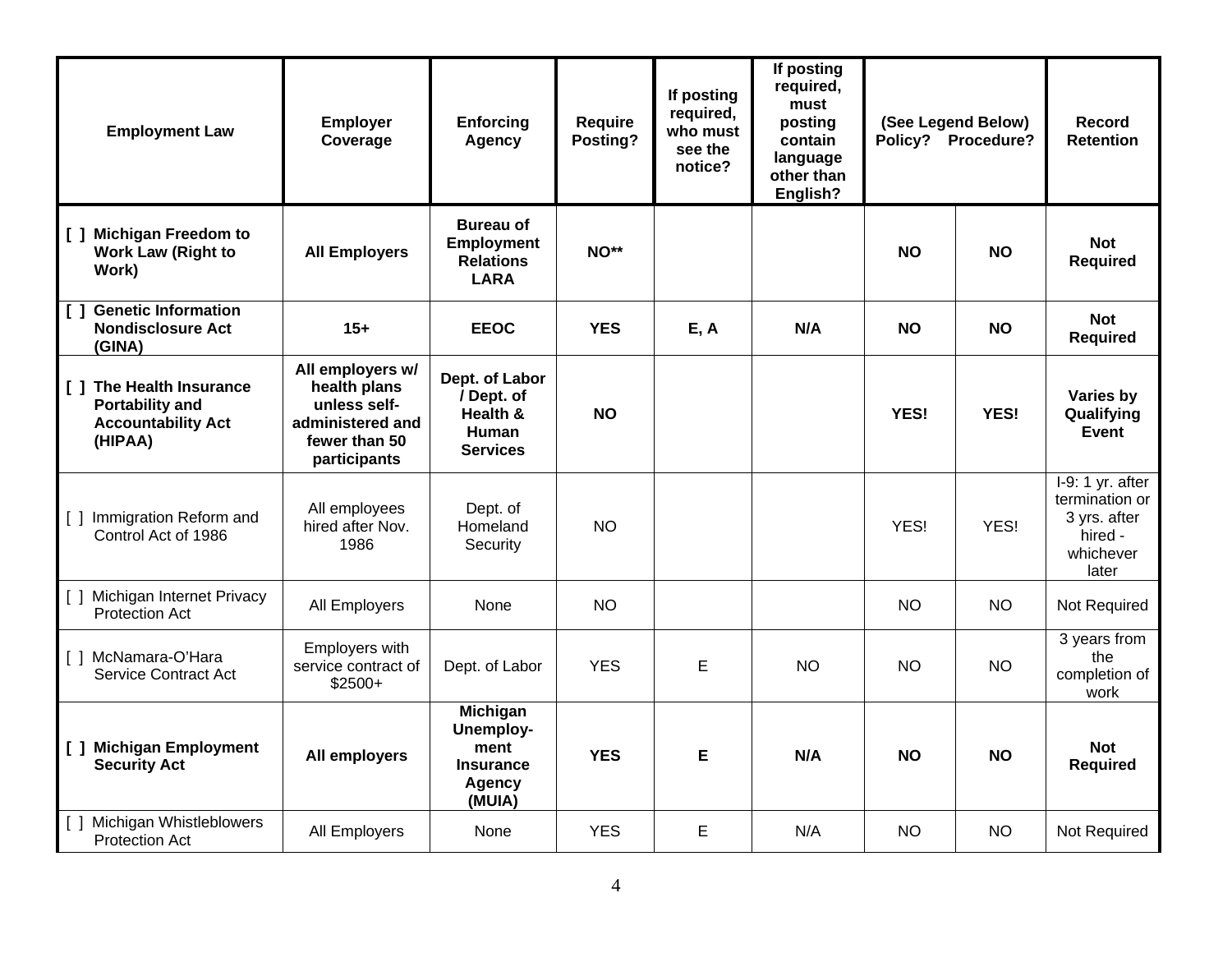| <b>Employment Law</b>                                                                                                                     | <b>Employer</b><br>Coverage                                            | <b>Enforcing</b><br>Agency                                                              | <b>Require</b><br>Posting? | If posting<br>required,<br>who must<br>see the<br>notice? | If posting<br>required,<br>must<br>posting<br>contain<br>language<br>other than<br>English? | Policy?                              | (See Legend Below)<br>Procedure? | <b>Record</b><br><b>Retention</b>      |
|-------------------------------------------------------------------------------------------------------------------------------------------|------------------------------------------------------------------------|-----------------------------------------------------------------------------------------|----------------------------|-----------------------------------------------------------|---------------------------------------------------------------------------------------------|--------------------------------------|----------------------------------|----------------------------------------|
| <b>Michigan Workforce</b><br>$\begin{smallmatrix}1\end{smallmatrix}$<br><b>Opportunity Wage Act</b><br>(Minimum Wage Law)                 | <b>All Employers</b>                                                   | <b>Wage and</b><br><b>Hour Division</b><br><b>LARA</b>                                  | <b>YES</b>                 | Е                                                         | N/A                                                                                         | <b>NO</b>                            | <b>NO</b>                        | 3 years for<br>non-exempt<br>employees |
| <b>National Labor Relations</b><br>$\Box$<br>Act                                                                                          | Non-public<br>Employers with<br>\$500,000 in<br>interstate<br>commerce | <b>National Labor</b><br><b>Relations</b><br><b>Board</b>                               | YES-prior<br>to election   | E                                                         | N/A                                                                                         | <b>NO</b>                            | <b>NO</b>                        | Not Required                           |
| New Hire Reporting Act-<br>$\lceil$ $\rceil$<br>(Personal Responsibility<br>and Work Opportunity<br><b>Reconciliation Act-</b><br>PRWORA) | All Michigan<br>employers                                              | Fed. Office of<br><b>Child Support</b><br>Enforcement &<br>Mich. Dept. of<br>Human Svs. | <b>NO</b>                  |                                                           |                                                                                             | <b>NO</b>                            | YES!                             | Not Required                           |
| <b>Michigan Occupational</b><br>$\Box$<br><b>Safety and Health Act</b>                                                                    | <b>All Employers</b>                                                   | <b>MIOSHA &amp;</b><br><b>LARA</b>                                                      | <b>YES</b>                 | Е                                                         | N/A                                                                                         | YES!<br>Varies by<br><b>Standard</b> | YES!<br>Varies by<br>standard    | Varies by<br><b>Standards</b>          |
| Persons with Disabilities<br>Civil Rights Act                                                                                             | All Employers with<br>at least 1<br>employee                           | Mich. Dept. Of<br>Civil Rights                                                          | <b>YES</b>                 | E, A                                                      | <b>NO</b>                                                                                   | YES!                                 | YES*                             | Not Required                           |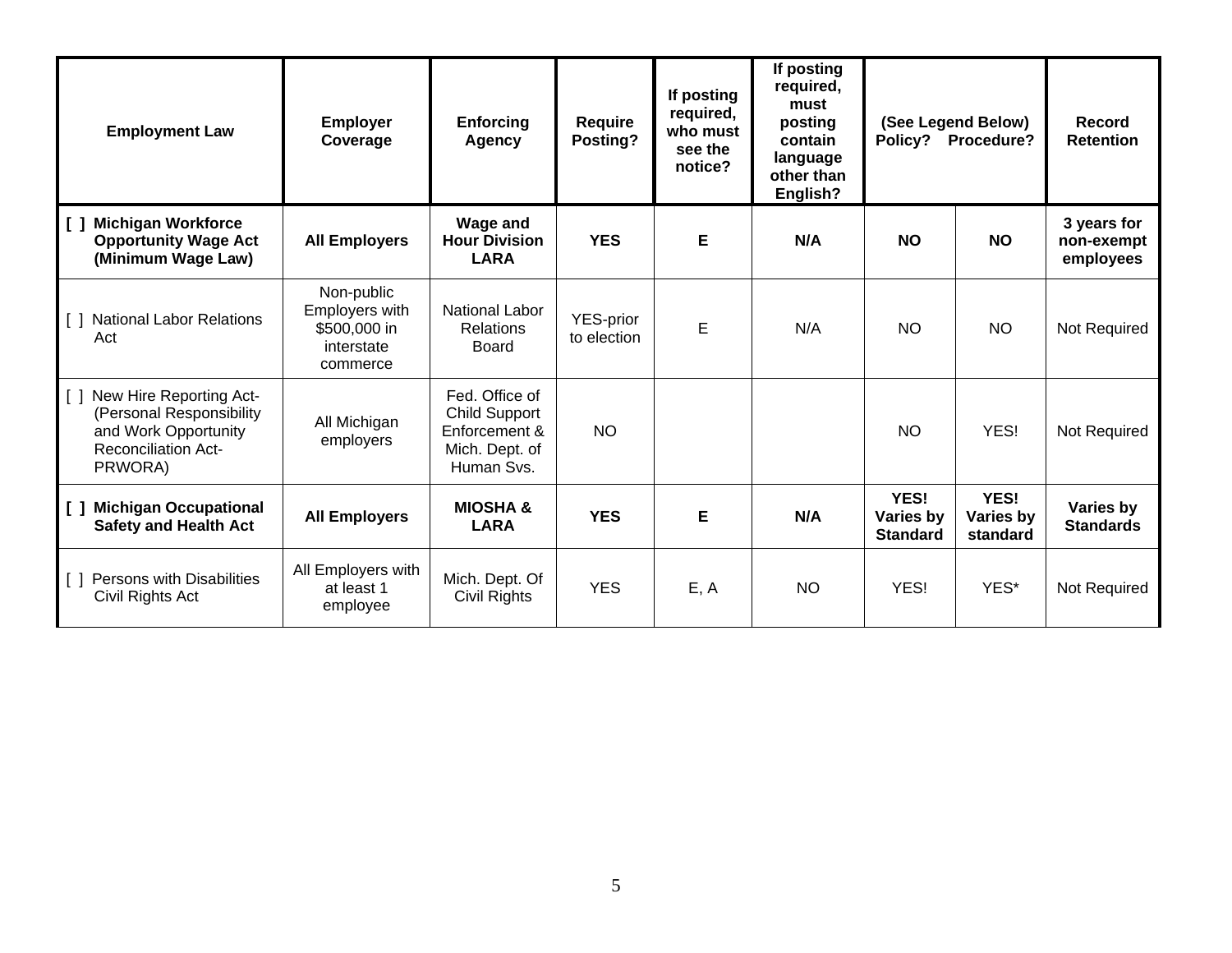| <b>Employment Law</b>                                                          | <b>Employer</b><br>Coverage                                                          | <b>Enforcing</b><br><b>Agency</b> | Require<br>Posting? | If posting<br>required,<br>who must<br>see the<br>notice? | If posting<br>required,<br>must<br>posting<br>contain<br>language<br>other than<br>English? |           | (See Legend Below)<br>Policy? Procedure? | Record<br><b>Retention</b>                                                                                                                                                                                                                                                                                                                                                          |
|--------------------------------------------------------------------------------|--------------------------------------------------------------------------------------|-----------------------------------|---------------------|-----------------------------------------------------------|---------------------------------------------------------------------------------------------|-----------|------------------------------------------|-------------------------------------------------------------------------------------------------------------------------------------------------------------------------------------------------------------------------------------------------------------------------------------------------------------------------------------------------------------------------------------|
| [ ] Rehabilitation Act of 1973,<br>Section 503                                 | Contractors (and<br>subcontractors)<br>with government<br>contracts of<br>$$10,000+$ | Dept. of Labor                    | <b>YES</b>          | E, A                                                      | <b>NO</b>                                                                                   | YES!      | YES!                                     | 1 year for<br>employers<br>with <less<br>than <math>150</math><br/>employees or<br/>gov't.<br/>contract of<br/>less than<br/>\$150,000.<br/>Two yrs. if<br/>employer has<br/><math>150+</math><br/>employees or<br/>more and<br/>gov't.<br/>contract of at<br/>least<br/>\$150,000. 3<br/>years for<br/>outreach and<br/>data analysis<br/>records for all<br/>employers.</less<br> |
| [ ] Social Security Number<br>Privacy Act                                      | Anyone who<br>obtains, uses, or<br>disseminates<br><b>SSNs</b>                       | <b>None</b>                       | <b>NO</b>           |                                                           |                                                                                             | YES!      | YES!                                     | Not Required                                                                                                                                                                                                                                                                                                                                                                        |
| [ ] Uniformed Services<br>Employment and<br>Reemployment Act:<br><b>USERRA</b> | All Employers                                                                        | Dept. of Labor                    | <b>YES</b>          | E                                                         | <b>NO</b>                                                                                   | <b>NO</b> | <b>NO</b>                                | No less than<br>7 years or<br>when<br>employee<br>returns from<br>military<br>service                                                                                                                                                                                                                                                                                               |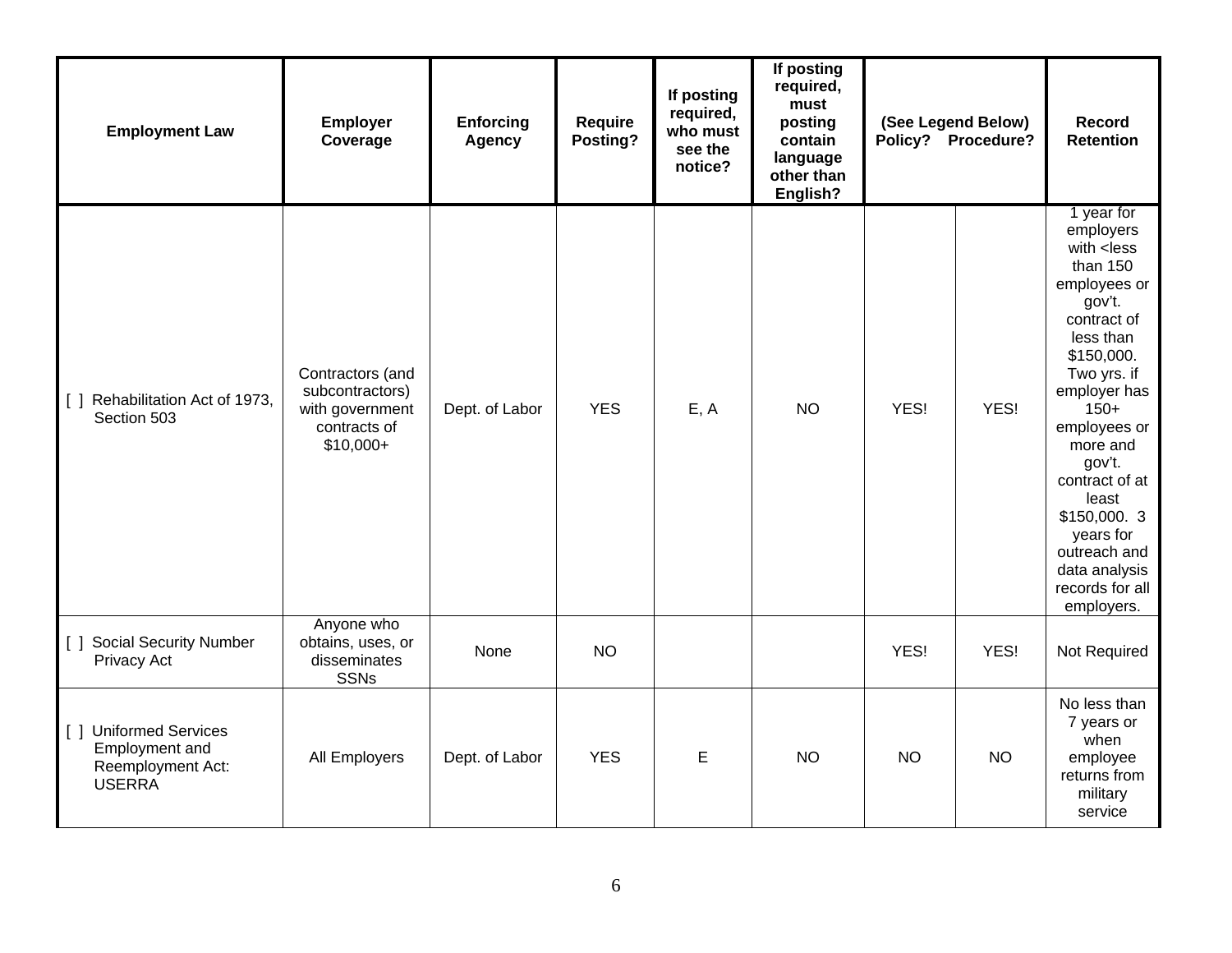| <b>Employment Law</b>                                               | <b>Employer</b><br>Coverage                                                       | <b>Enforcing</b><br><b>Agency</b>       | <b>Require</b><br>Posting? | If posting<br>required,<br>who must<br>see the<br>notice? | If posting<br>required,<br>must<br>posting<br>contain<br>language<br>other than<br>English? |           | (See Legend Below)<br>Policy? Procedure? | Record<br><b>Retention</b>                                                                                                                                                                                                                                                                                |
|---------------------------------------------------------------------|-----------------------------------------------------------------------------------|-----------------------------------------|----------------------------|-----------------------------------------------------------|---------------------------------------------------------------------------------------------|-----------|------------------------------------------|-----------------------------------------------------------------------------------------------------------------------------------------------------------------------------------------------------------------------------------------------------------------------------------------------------------|
| [ ] Vietnam Era Veterans<br>Readjustment Assistance<br>Act (VEVRAA) | Contractors (and<br>subcontractors)<br>with gov't.<br>contracts of<br>$$100,000+$ | Dept. of labor                          | <b>YES</b>                 | E, A                                                      | <b>NO</b>                                                                                   | YES!      | YES!                                     | 1 year for<br>employers<br>with $< 150$<br>employees or<br>gov't.<br>contract of<br>less than<br>\$150,000.<br>Two yrs. if<br>employer has<br>$150+$<br>employees<br>and gov't.<br>contract of at<br>least<br>\$150,000. 3<br>years for<br>outreach and<br>data analysis<br>records for all<br>employers. |
| [ ] Michigan Payment of<br>Wage and Fringe Benefits<br>Act          | All Employers                                                                     | Wage Hour<br>Division of<br><b>LARA</b> | <b>NO</b>                  |                                                           |                                                                                             | <b>NO</b> | <b>NO</b>                                | 3 years for<br>non-exempt<br>employees                                                                                                                                                                                                                                                                    |
| [ ] Walsh-Healey Public<br><b>Contracts Act</b>                     | Employers<br>w/gov't. contracts<br>of \$10,000+                                   | Dept. of Labor                          | <b>YES</b>                 | E                                                         | <b>NO</b>                                                                                   | <b>NO</b> | <b>NO</b>                                | 3 years                                                                                                                                                                                                                                                                                                   |
| [ ] Worker Adjustment and<br><b>Retraining Notification Act</b>     | 100+ employees                                                                    | Dept. of Labor                          | <b>NO</b>                  |                                                           |                                                                                             | <b>NO</b> | <b>NO</b>                                | Not Required                                                                                                                                                                                                                                                                                              |
| [ ] Workers Disability<br><b>Compensation Act</b>                   | Employers with 3<br>or more<br>employees                                          | None                                    | <b>NO</b>                  |                                                           |                                                                                             | <b>NO</b> | YES <mark>!</mark>                       | Employment<br>plus 30 years                                                                                                                                                                                                                                                                               |